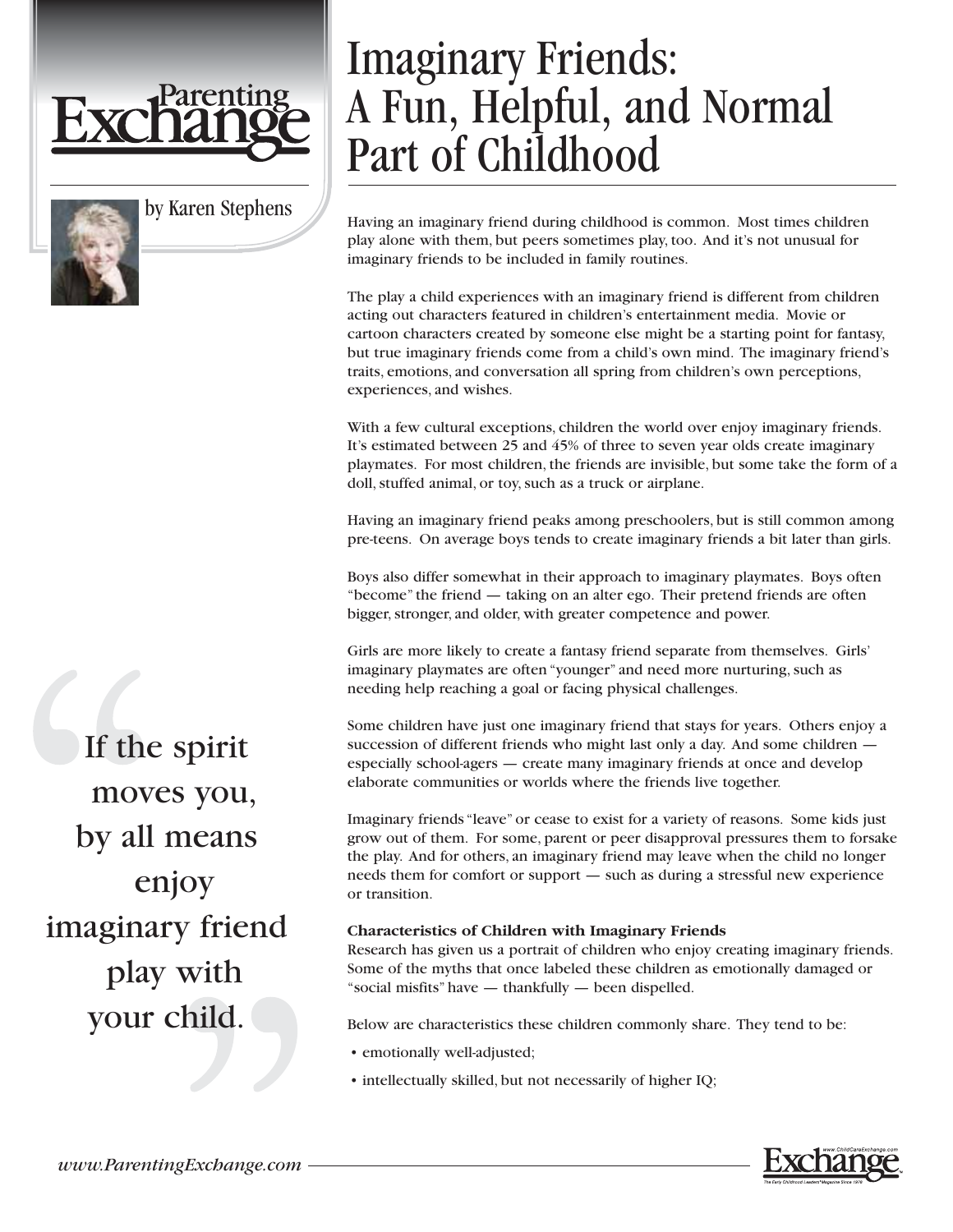- outgoing and social, not typically shy, isolated or withdrawn;
- advanced in understanding of social relationships;
- verbally skilled;
- able to take others' perspectives to create complex play themes;
- able to focus on an idea and maintain good attention span;
- creative, but not significantly more creative than others;
- more self-directed during unstructured time, preferring to play rather than watch television; and,
- able to enjoy fantasy play while also grasping the difference between "real and pretend" (exceptions being when cultures actively encourage children to suspend disbelief of magical beings such as Santa Claus or Tooth Fairies).

## It's estimated between 25 and 45% of three to seven year olds create imaginary playmates.

#### **Why Children Create Imaginary Friends**

Children say they create imaginary friends for the pure and simple fun of it; they love the fantasy. These children enjoy social interaction, so if an actual playmate isn't available, they create one.

There are other benefits to the play, too. Imaginary friends give children a sense of control, since they rarely disagree or refuse to play. Children's feelings can be managed by assigning them to the friend or seeking the friend's comfort. Children sense unconditional love from imaginary friends and confide secret worries to them without fear of judgment, punishment, or abandonment.

It's very handy for a child to have a "scapegoat" to blame for minor mishaps. But more often, imaginary friends help children cope with events. For instance, children "rehearse" an anxious scenario with an imaginary friend to prepare for the event, such as adjusting to going to the dentist or flying on an airplane.

And though it's *not* a sign of abuse in itself, children who have suffered neglect or abuse often create an imaginary friend as a confidant. Also, if an important relationship is missing in a child's life, such as parent divorce or death, some children create a "pretend" person to stand in for the relationship as they gradually accept reality.

#### **Responding to Children's Imaginary Friends**

It's really up to adults to decide how much attention to give a child's imaginary friends. Some parents love the fantasy play; others find it boring or "childish." Children read an adult's body language very well, so don't pretend to enjoy "playing along" if you don't. Casually let children go on about their play without your participation.

If the spirit moves you, by all means enjoy imaginary friend play with your child. Time spent together, a few props, and space to play are contributions you can make. By following your child's lead, you can gain interesting insights to their thoughts, emotions, and relationships.

Many children like to use art supplies to draw pictures for invisible friends, or create houses and play spaces for them. If you provide supplies geared to your child's age and abilities, such as cardboard boxes, fabrics, glue, colors or markers, play becomes engaging and detailed.

Often whole families respond to the imaginary friend. The friend gets a seat at the dinner table or is "buckled" into a car seat before going to child care. Some families are even sad when imaginary friends are outgrown.